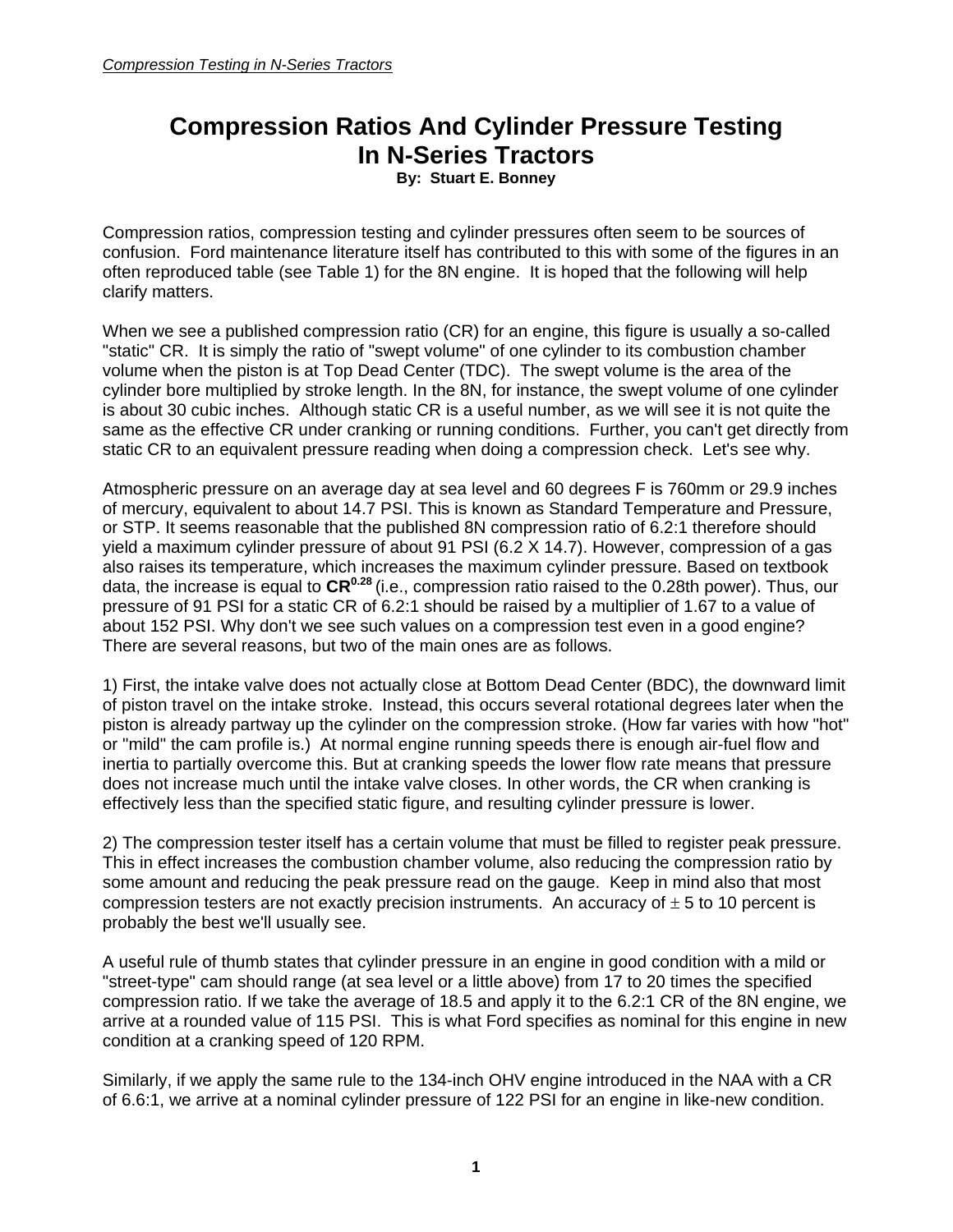Now let's consider the often reproduced compression table published by Ford for the 8N engine (see Table 1 below). It seems somebody goofed. The barometric pressure figures are not in Lbs as labeled, they're in inches of mercury. Further, minimum acceptable pressure numbers should go down with increasing altitude, not up. Atmospheric pressure is inversely proportional to altitude and drops about 0.5 lbs/sq.in., or 3.4%, for each 1,000 feet increase in altitude. (It's not quite linear, but close from sea level to about 20,000 feet.) Therefore, cylinder pressures should go down in the same proportion.

| <b>COMPRESSION</b>                                                                                                                 |                                                                                                                           |                                                                                                                                                                                                                                                                                                                                                                                                                                                                                    |                                                                                         |  |  |  |
|------------------------------------------------------------------------------------------------------------------------------------|---------------------------------------------------------------------------------------------------------------------------|------------------------------------------------------------------------------------------------------------------------------------------------------------------------------------------------------------------------------------------------------------------------------------------------------------------------------------------------------------------------------------------------------------------------------------------------------------------------------------|-----------------------------------------------------------------------------------------|--|--|--|
|                                                                                                                                    |                                                                                                                           |                                                                                                                                                                                                                                                                                                                                                                                                                                                                                    |                                                                                         |  |  |  |
| Cranking Speed 120 RPM (all spark plugs removed)                                                                                   | <b>W. O. T.</b>                                                                                                           |                                                                                                                                                                                                                                                                                                                                                                                                                                                                                    |                                                                                         |  |  |  |
| <b>Altitude</b>                                                                                                                    | <b>Cylinder</b><br><b>Compression</b>                                                                                     | <b>Barometric Pressure</b>                                                                                                                                                                                                                                                                                                                                                                                                                                                         | Min. Press.                                                                             |  |  |  |
| Sea Level<br>1000 Ft.<br>2000 Ft.<br>3000 Ft.<br>4000 Ft.<br>5000 Ft.<br>6000 Ft.<br>7000 Ft.<br>8000 Ft.<br>9000 Ft.<br>10000 Ft. | 115 Lbs.<br>111 Lbs.<br>108 Lbs.<br>104 Lbs.<br>99 Lbs.<br>94 Lbs.<br>90 Lbs.<br>87 Lbs.<br>81 Lbs.<br>78 Lbs.<br>74 Lbs. | 29.92 Lbs. (Approx.) at $60^{\circ}$ F<br>28.8 Lbs. (Approx.) at $60^{\circ}$ F<br>27.7 Lbs. (Approx.) at $60^{\circ}$ F<br>26.7 Lbs. (Approx.) at $60^{\circ}$ F<br>25.7 Lbs. (Approx.) at $60^{\circ}$ F<br>Lbs. (Approx.) at 60 $^{\circ}$ F<br>24.7<br>Lbs. (Approx.) at 60 $^{\rm o}$ F<br>23.8<br>Lbs. (Approx.) at $60^{\circ}$ F<br>22.9<br>Lbs. (Approx.) at 60 $^{\rm o}$ F<br>22.1<br>21.2 Lbs. (Approx.) at $60^{\circ}$ F<br>Lbs. (Approx.) at $60^{\circ}$ F<br>20.4 | 86.8<br>90.<br>92.7<br>96.<br>100.9<br>106.2<br>111.<br>114.8<br>123.3<br>128.1<br>135. |  |  |  |

*Table 1. Original Ford 8N Compression Specs (from Ford service literature*−*see text)* 

If we start with the specified figure of 115 PSI at sea level, the cylinder pressure at 5,000 feet should be about 95 PSI. At 10,000 feet it should be around 75 PSI. These figures are consistent with those shown in the Cylinder Compression column of the Ford table, which does indeed show the drop in pressure with increasing altitude.

It's in the Min. Press. column where the trouble begins. It appears that the pressure differentials related to altitude may have been added instead of subtracted. Based on the sea level figures, Ford's stated minimum acceptable pressure is about 75% of the nominal or "new-engine" value. Using this factor, minimum pressure at 5,000 feet should be not less than about 71 PSI, and at 10,000 feet about 56 PSI. (Values for other altitudes are shown in Table 2.)

The W.O.T. notation means Wide Open Throttle. Compression tests should be done with the carburetor throttle plate open to assure unrestricted air flow into the cylinder being tested. If not, readings may be erroneously low. Ford also specifies that all plugs should be removed to reduce the load on the starter and provide for maximum cranking speed. It's also a good idea to shut the fuel valve and drain the carb during these tests; we don't want volatile fuel mixture flying around.

Table 2 below lists corrected figures for minimum acceptable cylinder pressures for the 120 cubic inch flathead engine (8N, etc) at increasing altitudes. It also includes derived figures for the later 134 cubic inch OHV engine (NAA and Hundred series) based on the slightly higher compression